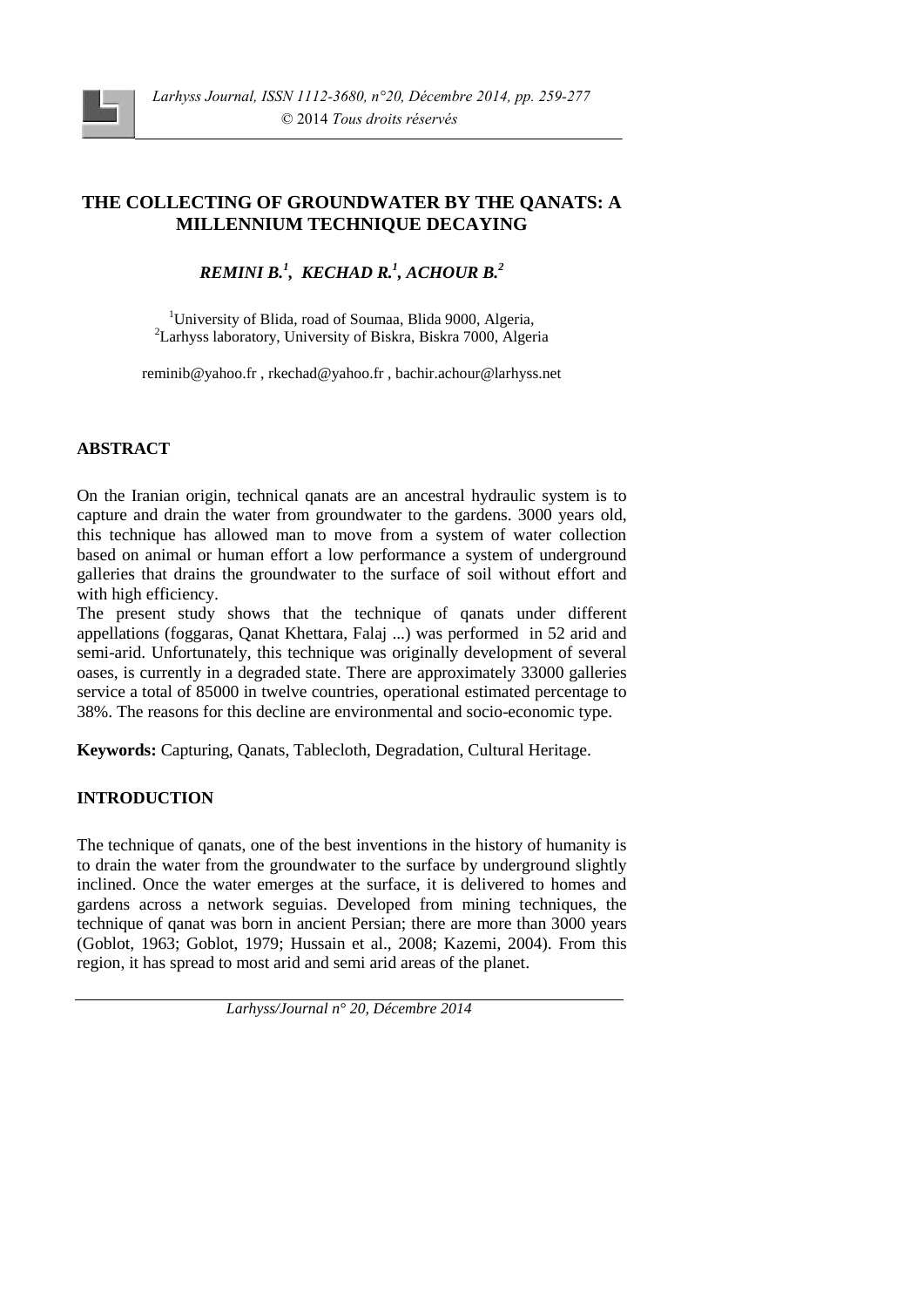The territory of the Arab world is localized in the dry areas of the world in which combine low rainfall and high temperatures. To compensate for the lack of rainfall, the Arabs developed an original technique of removing water from the basement to fertilize the soil and develop the oasis. If its name differs from one country to another, as foggaras in Algeria, Qanat in Iran, Khettara in Morocco and Falaj in the Sultanate of Oman, the operating principle remains the same. This is a tunnel of several kilometers with a number of wells which acts as aeration. If today, its origin is well defined, it is the north east of Iran (Goblot, 1963; Goblot, 1979), by cons there are doubts about his knowledge transfer. If today we accept the universality of the technique, the exact number in service has never been known by specialists. Everyone agrees on the undeniable contribution of this technique for several centuries in the development of oasis in the four corners of the world and the acquisition of groundwater without providing energy, but today it either foggaras the Falaj, the Qanat and Khettara, the number of qanats is in sharp decline. We may even lose the World Cultural Heritage in the short term.

This article is a continuation of the article published in Issue 1 of the Journal of Geographia Technica in 2012. In this section we establish a general statement on the qanat in the world. An observation on the number, speed and length of Qanat dug in some countries of the world will be the focus of this study. The causes of the degradation of this ingenious process will be highlighted.

### **RELATIONSHIPS: ARIDITY - WATER - OASIS**

Several definitions of an oasis have been proposed by different experts and we chose the following two definitions. Mainguet (2003) defined the oasis as an artificial bioclimatic middle developed from an existing natural site that breaks with environmental aridity transforming the global atmosphere at ground level in the lower atmosphere. By against, Dolle (1998) defines an oasis as an intensively cultivated in desert environments or strongly marked by aridity area. An oasis is a cultivated area and arranged in an arid environment. The latter is marked by the continuing lack of water. To adapt and settle in such an environment, humans use ingenious techniques to capture water to irrigate gardens.

The aridity is a global phenomenon located either side of the tropics. At these latitudes combine low rainfall and high temperatures (Clouet and Dollée, 1998). In the northern hemisphere the great elect "dry scarf" which cuts Africa and Asia Arid Sahara to Mongolia (Fig. 1). In these deserts, oasis remains a stopover, a step on the caravan routes. It is around this "arid scarf" that have developed in Africa and Asia arid oasis staked two networks: the "Golden Road" through the Sahara to the African Sahel and the "Silk Road" connecting steppes, desert and oasis Asia (Fig. 2). In these dry areas, oases play a strategic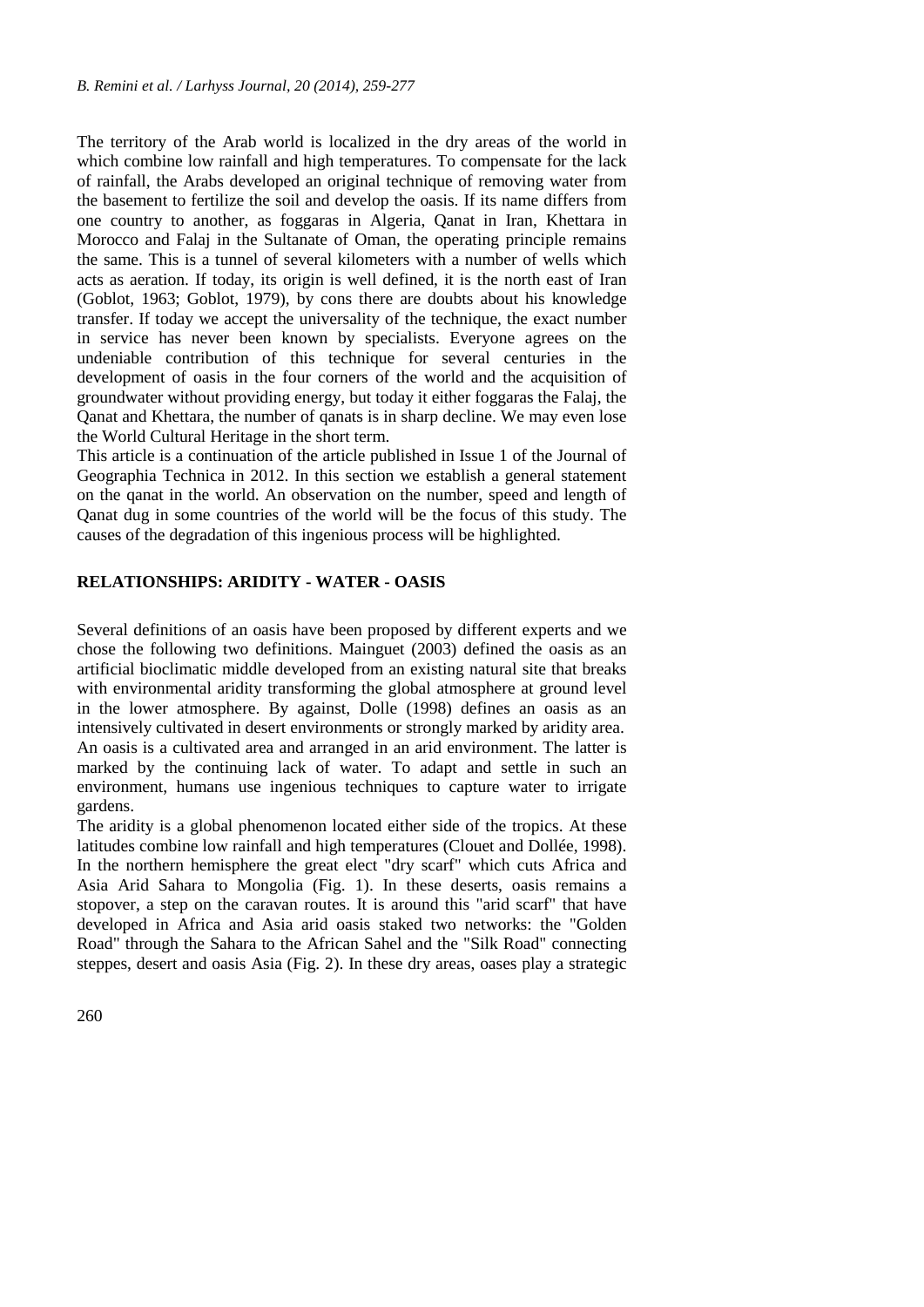role. With only 150 million of the world's population, they control 30 % of the world's land (Clouet and Dolle, 1998).

In the oases, life is organized around water that remains a most coveted by population oasis valuable resource. So any development of an oasis is made on the basis of the resource. It is from that oasis inhabitants knew invented various ingenious techniques of water catchment (wells, wells rocker, the shaduf ...). The discovery of the art galleries draining for over 3000 years in ancient Iran has greatly facilitated the multiplication of the oasis. The development of oases of intra desert type which manifests in the Sahara, the commercial axis of the silk and the axis of the spread of Islam is directly related to the expansion of technical at qanats (in areas or hydrogeological conditions are favorable).

The oases of desert type intra whose palm constitutes the principal vegetation around which revolves the arboricultural, vegetable and forage species. The palm tree is the sacred tree of Muslims. This type of oases locates in the Arab Islamic countries (Maghreb and Mashreq), the Turkish-Islam Mangol (Anatolia to Central Asia), Islam nano-Indian.

The propagation of qanats is related to the axis of development of oasis palm trees (Figs. 3 and 4). Unlike the commercial axis of gold across the Sahara to the African Sahel, the development of trans-Saharan oases is made through other techniques water catchment; draining galleries have not followed the spread of oases in the Islamic countries "black." But the Spaniards, qanats developed in the New World (Fig. 5).

The spread of qanats is related to the axis of development of oasis palm trees (Fig. 3 and 4). Unlike the commercial axis of gold across the Sahara to the African Sahel, the development of trans-Saharan oasis is made through other techniques catchment; qanats have not followed the spread of oasis in the Islamic countries "black." But the Espagnols, qanats have developed in the New World (Fig. 5).



**Figure 1:** Level of aridity (source: Clouet and Dolle, 1998)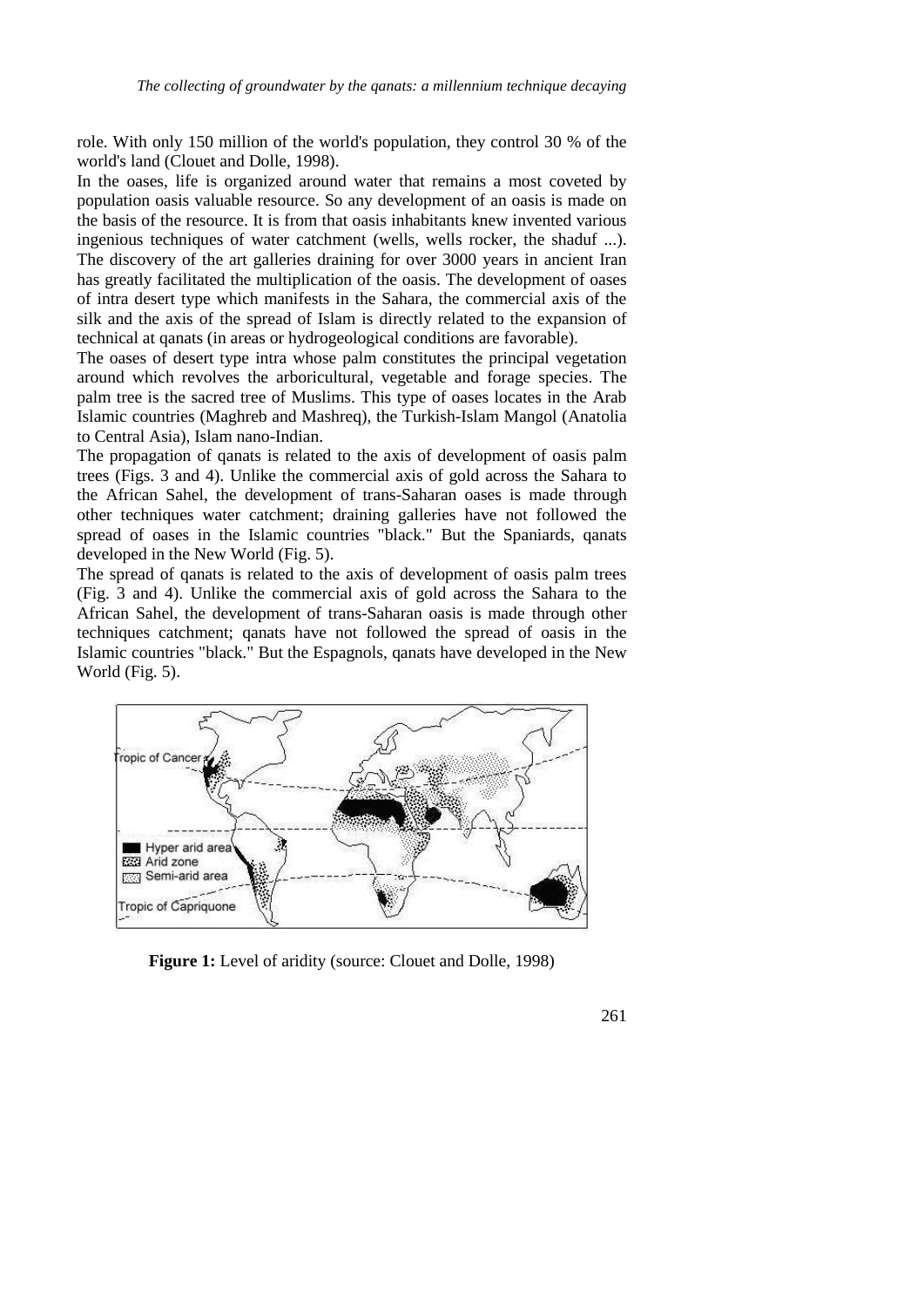

**Figure 2:** Silk Roads and gold (source : Clouet and Dollé, 1998)



 **Figure 3:** Development of date palm oasis



**Figure 4:** Propagation of qanats in world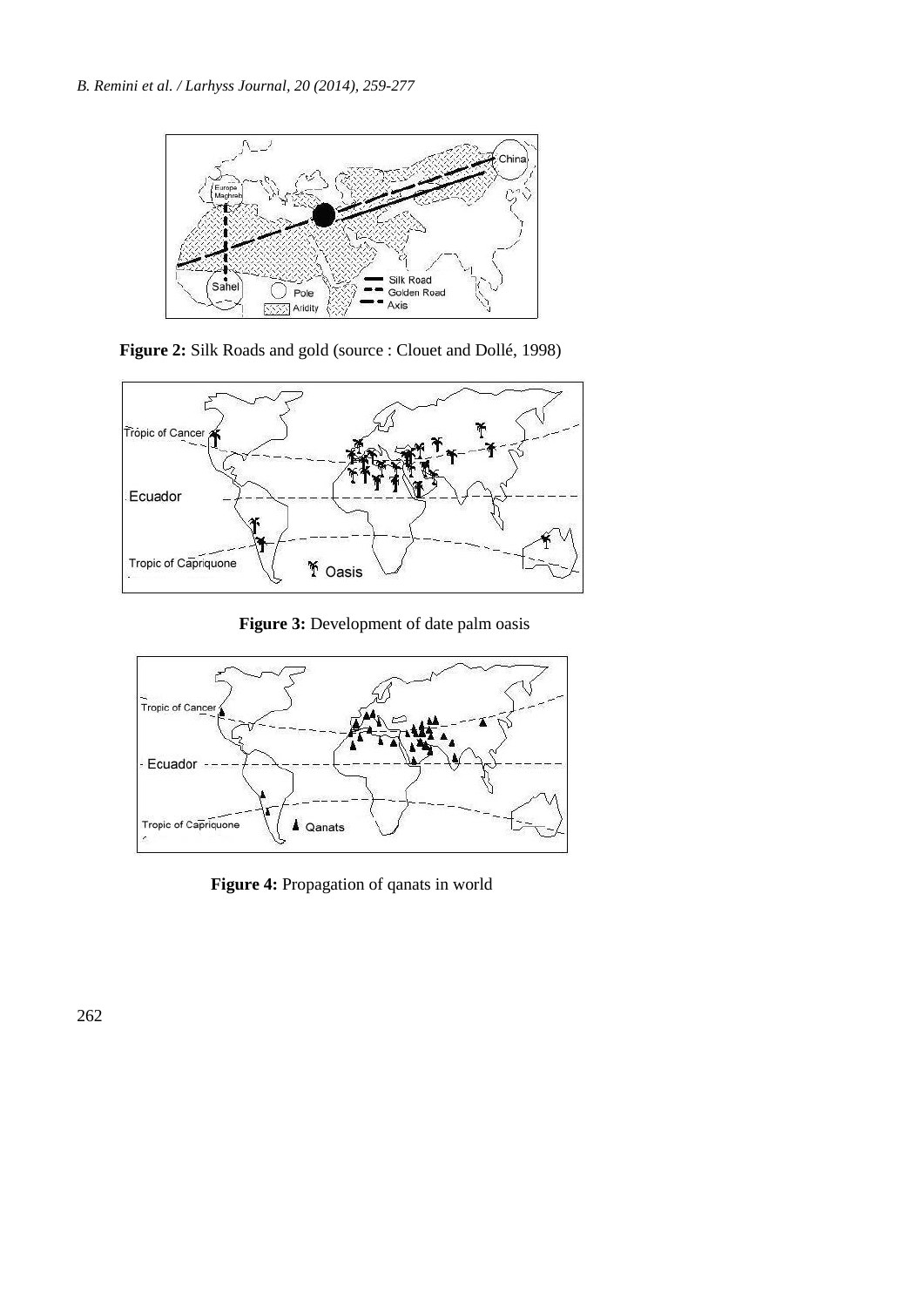*The collecting of groundwater by the qanats: a millennium technique decaying*



**Figure 5:** Diffusion of qanats in world (source : Goblot, 1979)

### **SIMILARITY BETWEEN DRAINING GALLERIES IN THE WORLD**

Qanats as the name suggests is a slightly inclined underground tunnel, carrying a water groundwater to the surface. The gallery is equipped with a multitude of ventilation shafts. The operating principle of galleries is the same as it is for the qanats of Iran, foggaras of Algeria, Khettara of Marroco, the Karez of Afghanistan and Flaj of Oman, it is based simply on a flow horizontal groundwater to the surface equipped with a gallery multitude of wells.

As shown in Figures 6, 7, 8 and 9, the diagrams of qanats as khettara the foggaras the qanat and Karez reported by different authors have the same similarities.

However, there are differences in the distance between the wells, gallery length and depth of the wells. The average distance between the wells foggaras of Algerian Sahara is 13 m. It is 18 m for the qanats and Karez. Contrary to foggaras or well depth not exceeding 30 m, it can reach 300 m for the qanats. This shows that each item is suitable for geological and hydrogeological conditions of the area. By cons there is a major difference between the foggaras of Algeria and the qanat of Iran at the geometrical shape of the galleries section. The gallery section of foggaras of the Algerian Sahara is composed of a lower section of rectangular narrow width. It is intended for the drainage of the water. The upper takes the circular to facilitate movement when cleaning foggaras. The section of a qanat or karez takes the rectangular form rounded in the upper part.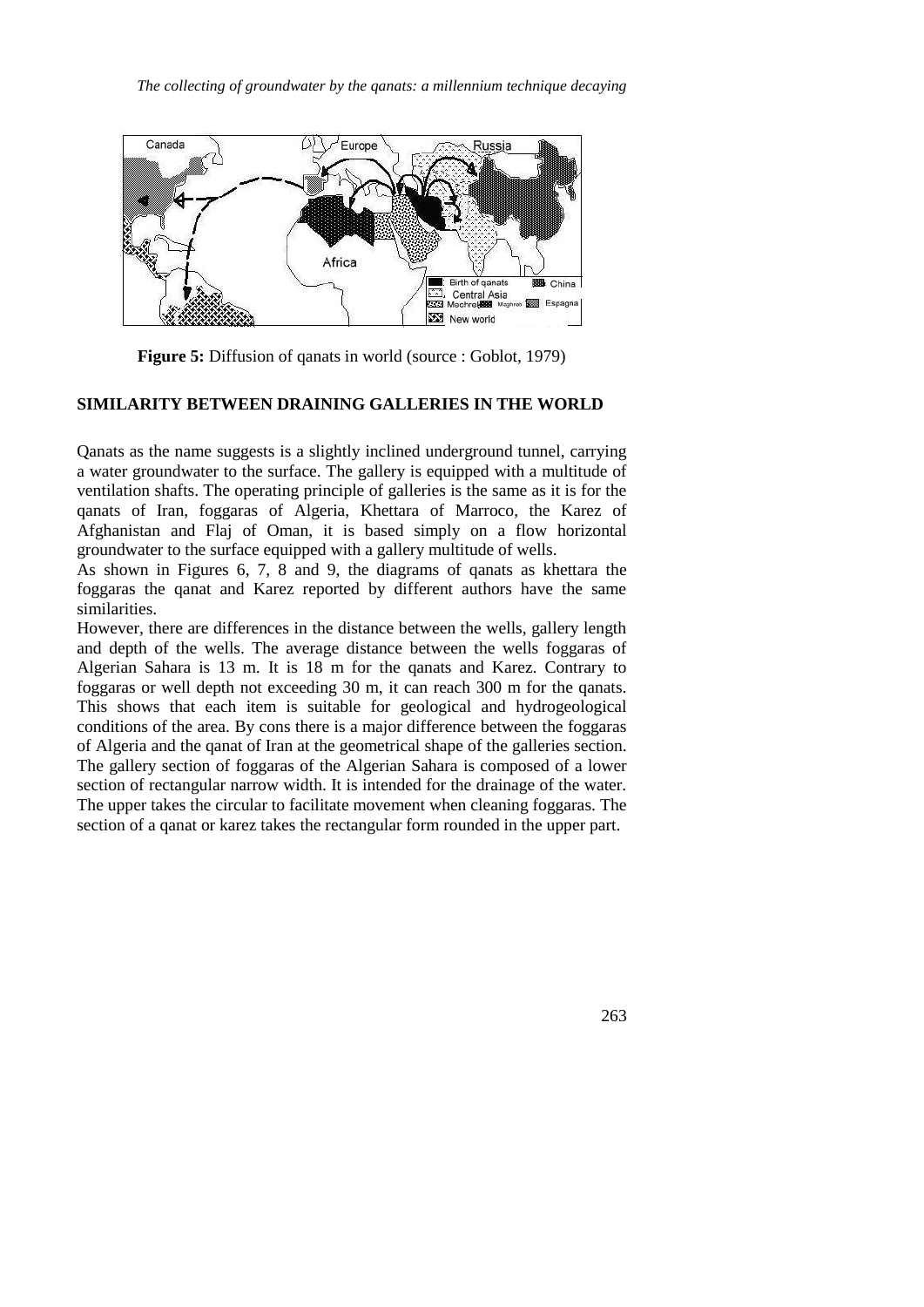### *B. Remini et al. / Larhyss Journal, 20 (2014), 259-277*



**Figure 6:** Schematic diagram of a khettara (Menjo et al., 2007)



3. Salty soils

**Figure 7:** Schematic diagram of a foggaras of Algerian Sahara (Bisson, 1992)



**Figure 8:** Diagram summarizing a Iranian Qanat (L'Hote Y., 1990)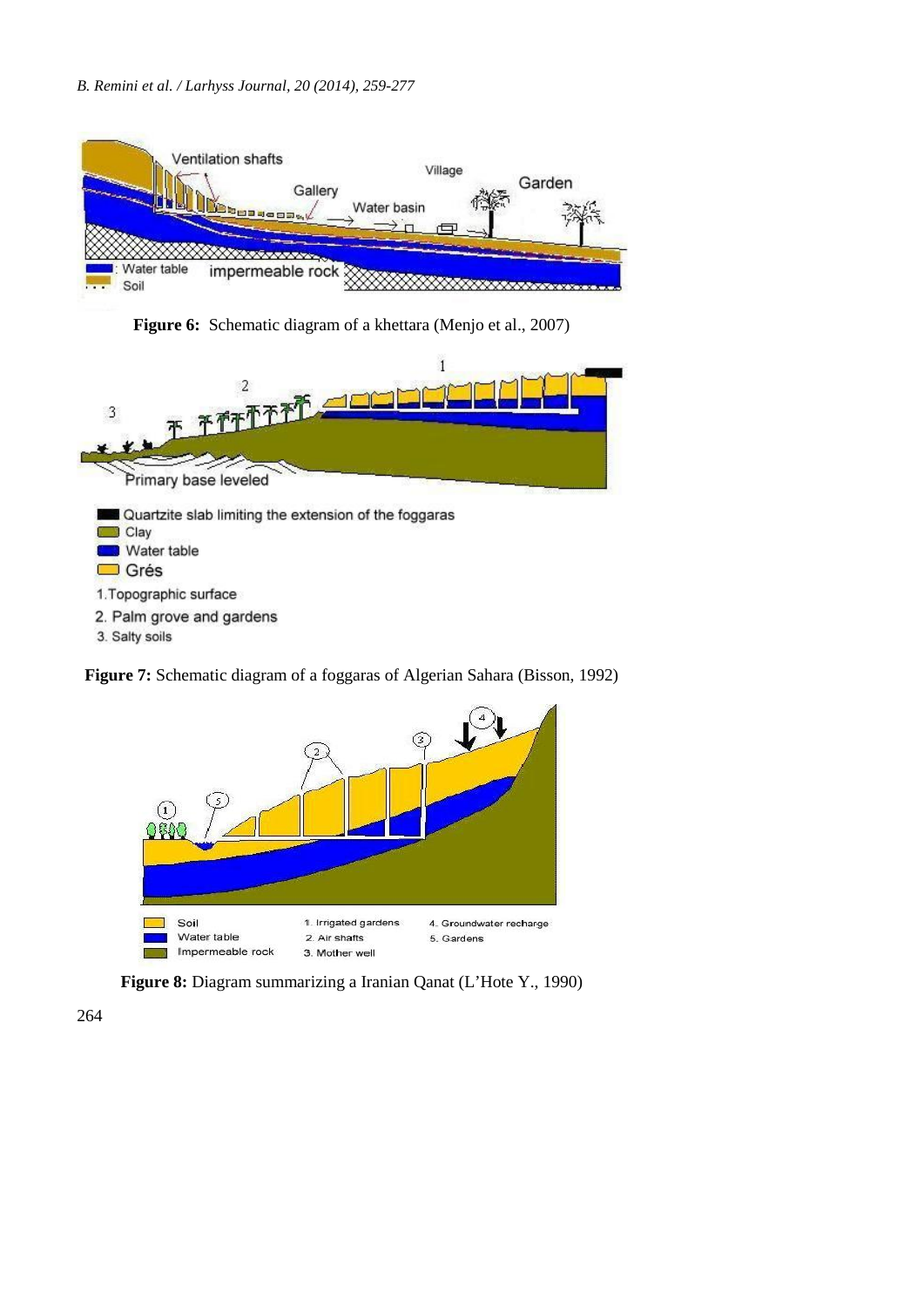

**Figure 9:** Schematic diagram of a Karez (L'Hote Y., 1990)

### **THE QANAT: THE UNIVERSALITY OF A HYDRAULIC STRUCTURE**

Discovered in Iran for over 3000 years, the technique of qanats propagated in arid and semi arid regions of the planet. It is very difficult to know exactly the number of countries that have adopted this ancient technique. Not many authors cited holders' countries qanats. In 1995, Karim Khan and Mr. Nawaz referred to the number of 22 countries that have adopted the traditional hydraulic structure. According Adin (2006), qanats exist in 34 countries worldwide. Hofman (2007) emphasizes the existence of qanats in 35 countries. Boustani in 2008 was reported as the number of 35 countries holding qanats.

Based on fifty scientific articles treating the subject at galleries, we identified 52 countries which have adopted this technique (Fig. 10 and Table 1). About 60000 galleries in these countries is currently estimated 30000 qanats in operation, representing 50% of total..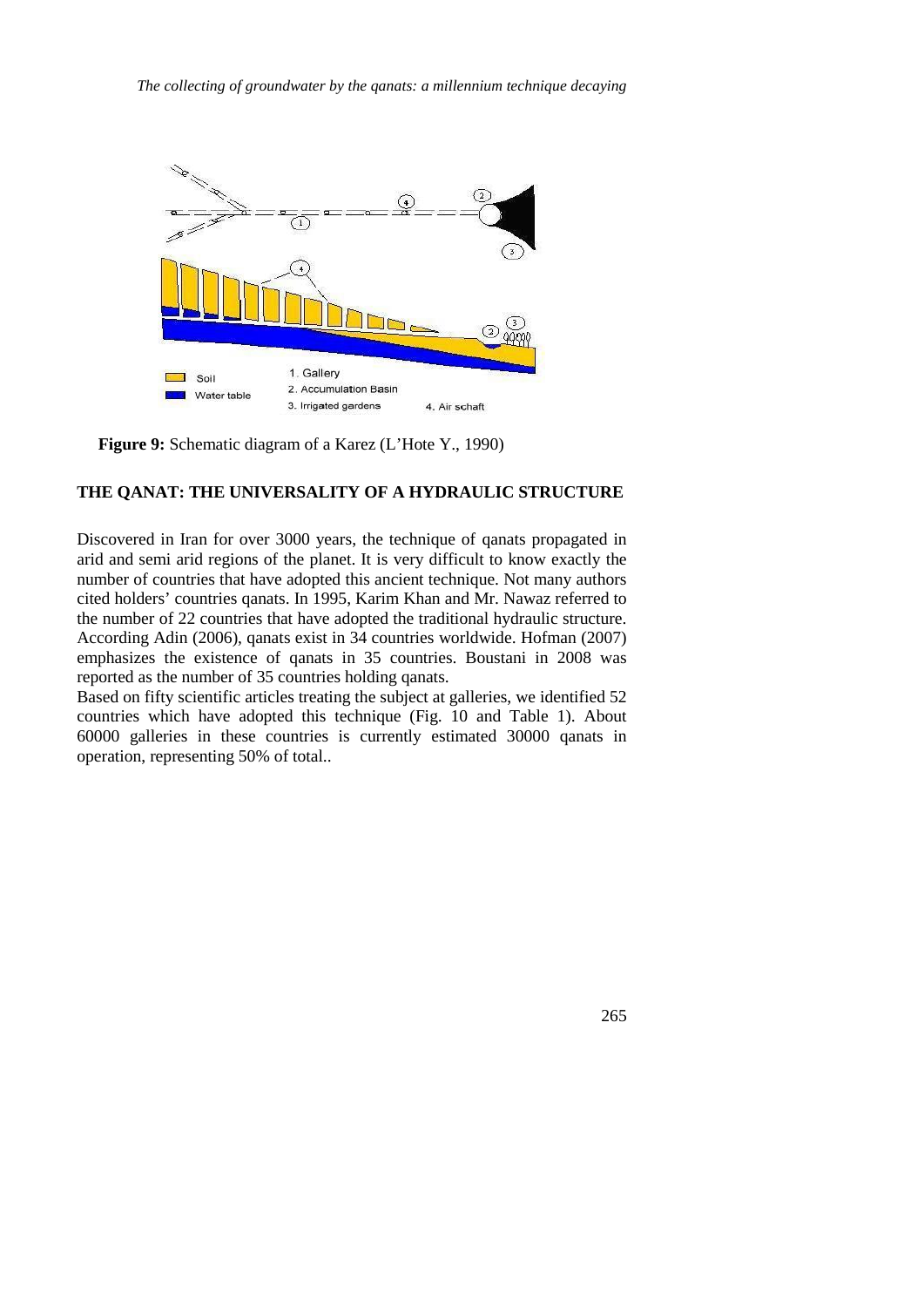

 **Figure 10:** Presence of qanats in the world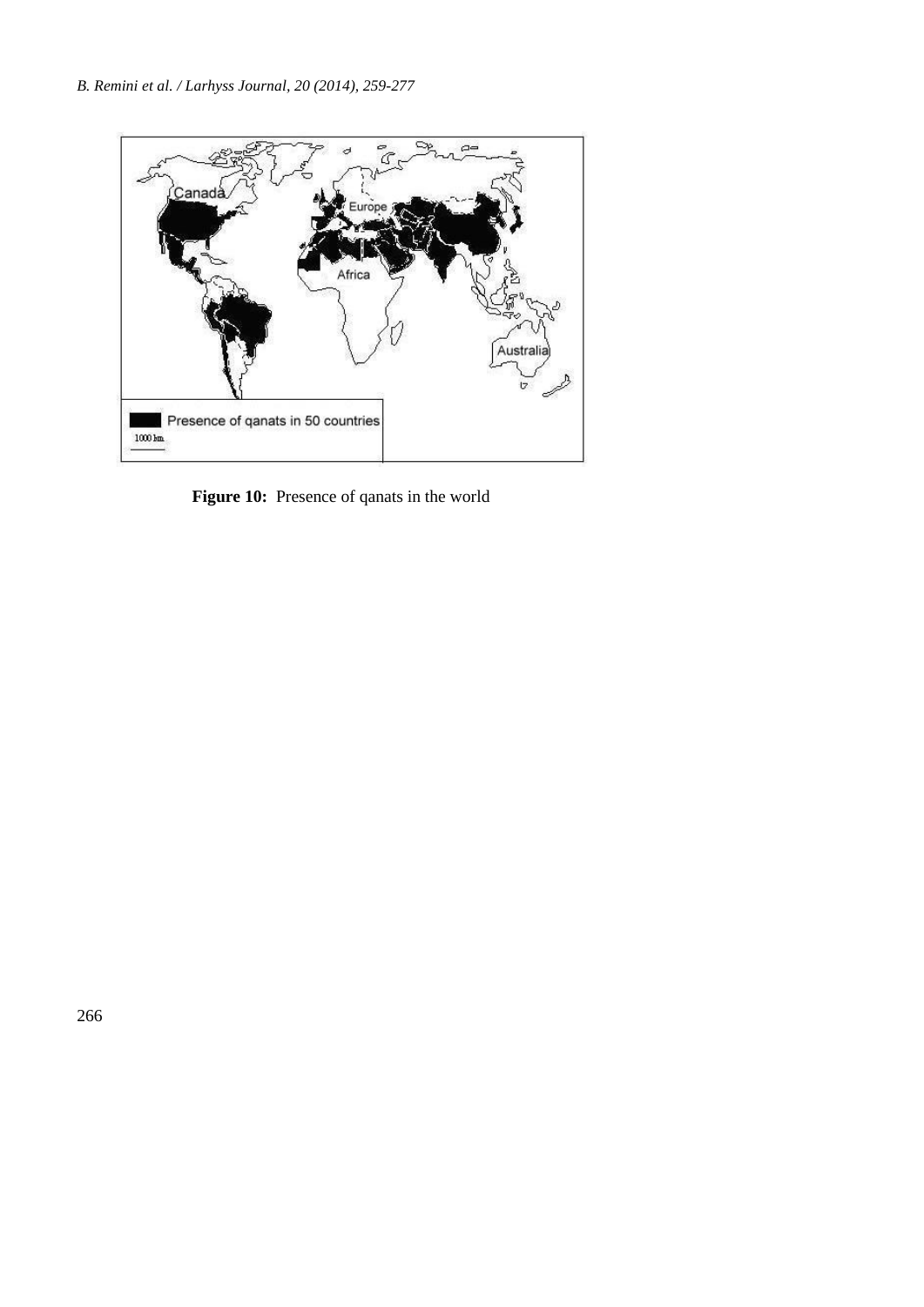### **Table 1:** Qanats in the world

Références : Daanish and Muhamed, 2007; Cristini and Langlais, 2004; Guillermou, 1993; Wessels and Hooggeveen, 2002; Ben Brahim, 2003; Boustani, 2008; Abdin, 2006; L'Hote, 1990; Goblot, 1963; Digard and Briant, 2001; Wulf, 1968; Lynn Teo Simarski, 1992; Goblot, 1979; Cnesta, 2003; Azzi, 1992; Al Sulmani et al., 2007; Viqueira et al., 2001; Bezza 2006; Hofman, 2007; Karimi, 2003; Pierre, 2001; Banks and Soldal, 2002; Gonzalez Andricani and Bazurco, 2004; Wattmann and al., 2000; Kobori, 1980; Kobori, 1982; Kobori, 1990; Kobori et al., 1980; Arrus, 1985; Al Gharfi

| et al., 2000; Simarski, 1992; Rizk and Al Sharhan, 2003. |  |
|----------------------------------------------------------|--|
|----------------------------------------------------------|--|

| $N^{\circ}$ | Country              | Designation                |    | Country               | Designation     |
|-------------|----------------------|----------------------------|----|-----------------------|-----------------|
| 01          | Alegria              | Foggara                    | 29 | Russia                |                 |
| 02          | Marrocco             | Khettara,<br>Rhettara      | 30 | Armenia               |                 |
| 03          | Tunisia              | Kriga, Foggara             | 31 | Turkey                | Felledj         |
| 04          | Libya                | Foggara                    | 32 | Cyprus                |                 |
| 05          | Egypt                | Ain, Auyounes<br>(pluriel) | 33 | Greece                |                 |
| 06          | Mauritania           |                            | 34 | Italy                 | Ingruttato      |
| 07          | Saudi Arabia         |                            | 35 | France                |                 |
| 08          | Oman                 | Falaj, Aflajs<br>(pluriel) | 36 | Germany               |                 |
| 09          | <b>Bahrein</b>       | Oanat                      | 37 | Belgium               |                 |
| 10          | Qatar                |                            | 38 | Espagna               | Gallarias, Mina |
| 11          | <b>Arab Emirates</b> | Falaj                      | 39 | Holland               |                 |
| 12          | Yémen                | Falaj, Ghayl,<br>Miyan     | 40 | Portugal              |                 |
| 13          | Syria                | Qanat Romani               | 41 | Luxembourg            |                 |
| 14          | Jordan               | Qanat Romani               | 42 | Peru                  | Pukios          |
| 15          | Libanon              |                            | 43 | <b>Brasil</b>         |                 |
| 16          | Iraq                 | Khariz, Qanat              | 44 | Bolivia               | Galarias        |
| 17          | Iran                 | Qanat                      | 45 | Mexico                |                 |
| 18          | Pakistan             | Karez, Kariz               | 46 | Galarias<br>Argentina |                 |
| 19          | Afghanistan          | Karez                      | 47 | Chile                 |                 |
| 20          | India                | Surangam                   | 48 | <b>USA</b>            |                 |
| 21          | China                | Kanerjing                  | 49 | Czech Republic        |                 |
| 22          | Japan                | Mambo-mappo                | 50 | Island                |                 |
| 23          | Korea                | Man-nan-Po                 | 51 | Cambodia              | Kanerjing       |
| 24          | Turkmenistan         | Felledj                    | 52 | England               |                 |
| 25          | Azerbaïdjan          |                            |    |                       |                 |
| 26          | Ouzbékistan          |                            |    |                       |                 |
| 27          | Kazakhstan           |                            |    |                       |                 |
| 28          | Tadjikistan          |                            |    |                       |                 |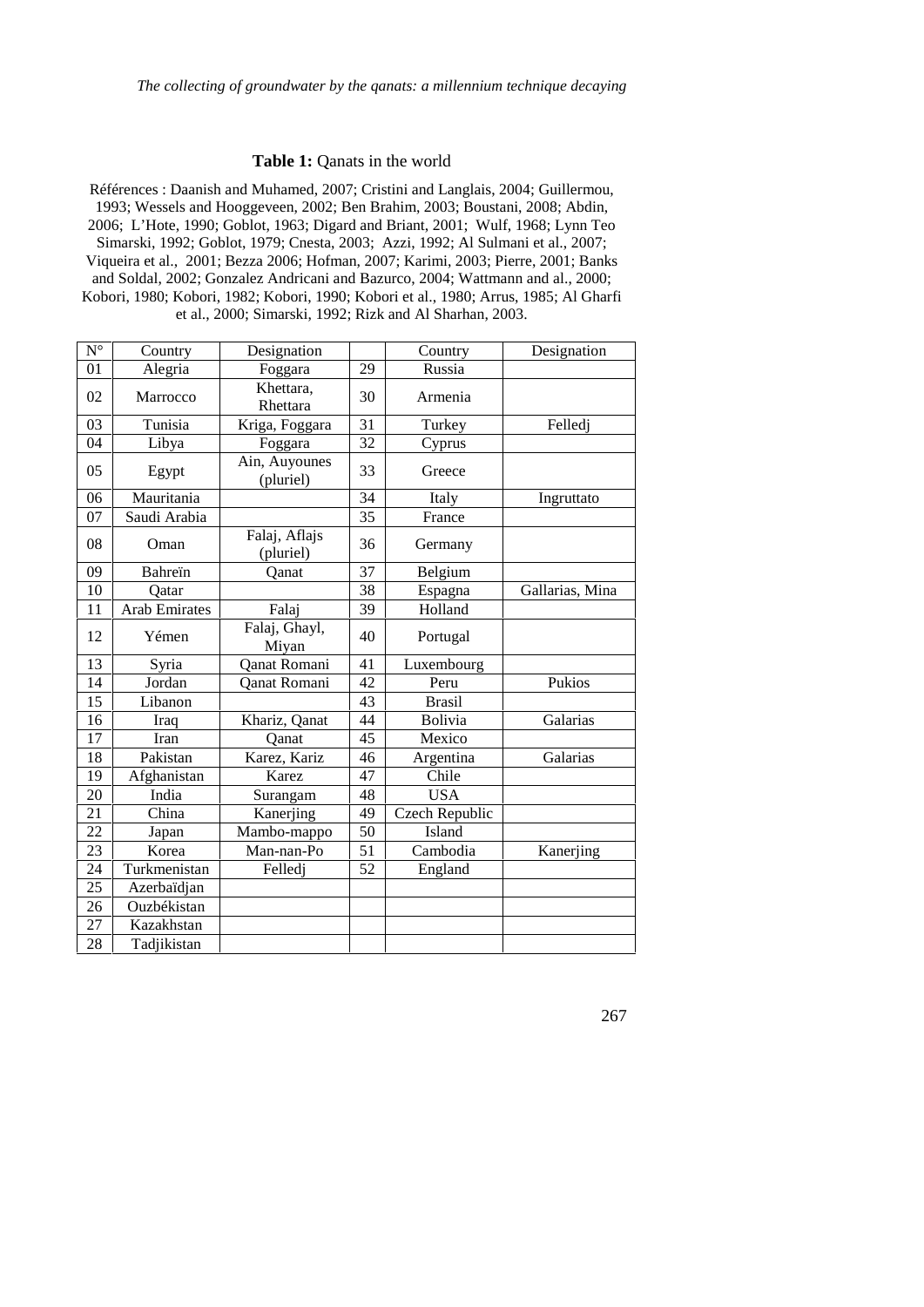### **Evolution of the discharge of qanats**

The technique of qanats has proven its effectiveness in arid and semi arid region during 3000 years. For over half a century, the technique of qanats was neglected to the detriment of modern techniques such as drilling and motor pumps. This technique was abandoned in 40 countries, but continues to operate in 10 countries as the Algeria, Iran, Syria, Morocco, Oman, China, Afghanistan, Jordan, Yemen and Tunisia (Fig. 11). If the digging of a drainage gallery is virtually impossible today, maintaining the number and discharge of galleries remains functional operation more difficult. Table 2 gives an idea about the decline of this technique in the world.



 **Figure 11:** The qanats in service worldwide in 2009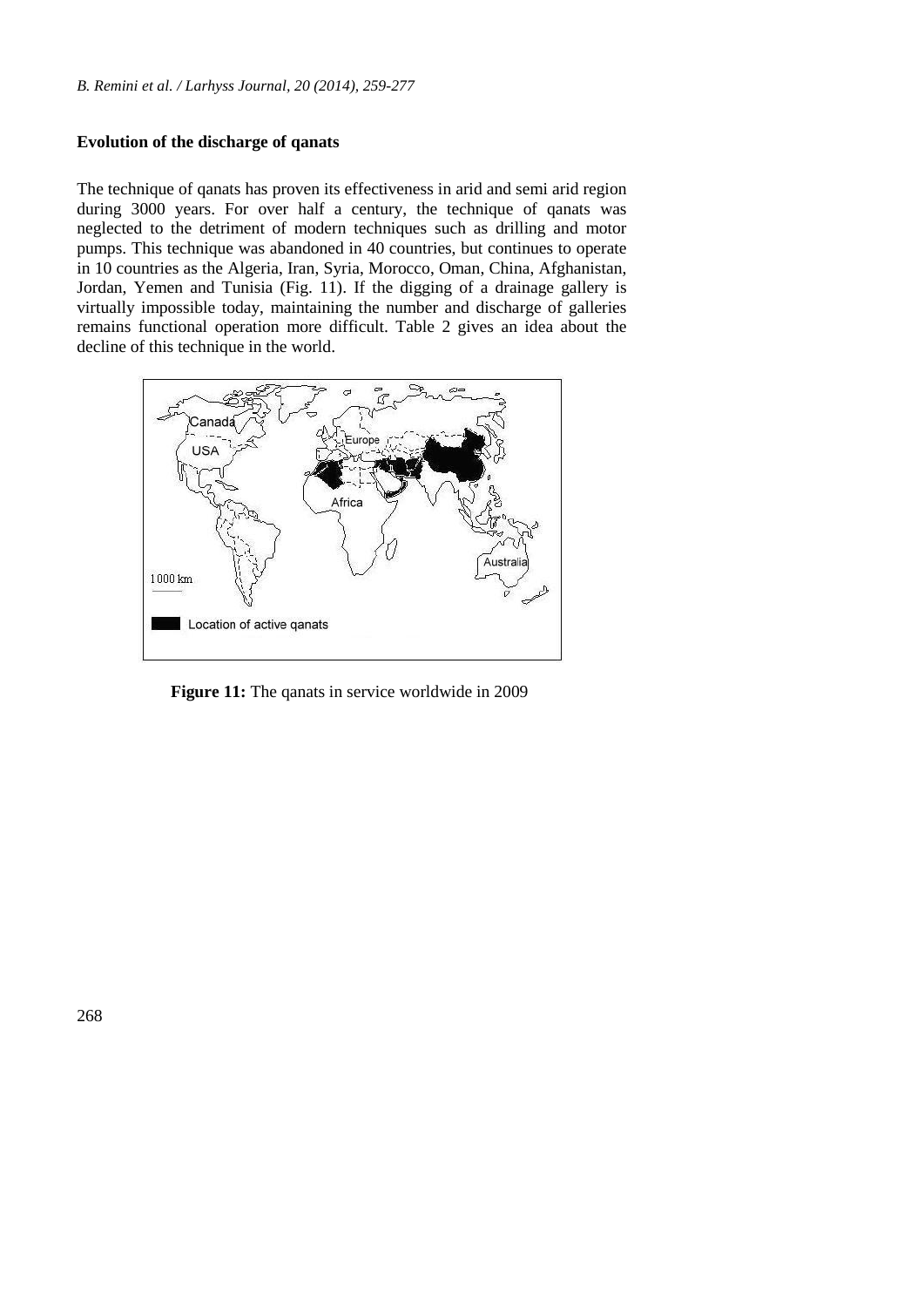#### **Table 2:** Characteristics of qanats in few countries in the world

Références : Boustani , 2008; Wulf, 1968; Stiros. 2006; Balland, 1992; Al Marshudi, 2007; Al Gharfi et al., 2003; Lighhtfoot, 1996; Bezza, 2006; Gonzalez Andriami, 2004; Karimi, 2003; Viqueira et al., 2001; Hofman, 2007; Adin, 2006; Ghorbanai, 2007; Goldsmith and Hildyard, 1984; Ben Brahim, 2003; Ben Brahim, 2004; Rizk and Al Sharhan, 2003; Hussain et al., 2008; Remini and Kechad, 2012, Walther, 2009.

| Country                | Number of      | Number of | <b>Discharge</b> | Length of the |
|------------------------|----------------|-----------|------------------|---------------|
|                        | initial qanats | qanats in | (l/s)            | gallery (km)  |
|                        |                | service   |                  |               |
| Iran                   | 50000          | 22000     | 274000           | 250000        |
| Afghanistan            | 20000          | 6000      | 100000           |               |
| Pakistan               | 1000           | 730       |                  |               |
| Oman                   | 4112           | 3012      | 680              | 2900          |
| Syria                  | 239            | 29        |                  |               |
| Algeria                | 1400           | 903       | 2781             |               |
| Yemen                  | 94             | 02        |                  |               |
| <b>Emirates Arabes</b> |                | 07        | 315              |               |
| Unis                   |                |           |                  |               |
| Saudi Arabia           | 4000 à 5000    |           |                  |               |
| Jordan                 |                | 05        |                  |               |
| Iraq                   | 100            |           |                  |               |
| Mexico                 | 150            |           |                  |               |
| <b>Bolivia</b>         | 64             |           |                  |               |
| Marocco (Tafilalt)     | 570            | 150       |                  | 450           |
| China (Turpan)         | 1400           | 400       | 11360            | 5000          |
| Tunisia                | 09             | 02        |                  |               |

### *Qanats in Iran*

In Iran Karimi (2003) admitted that existed between 27000 and 50000 qanats in service. According Molle et al. (2003) excavated qanats are 30000-40000 in Iran. Nezad Safi (1992) estimated that in the early fifties, 50000 qanats were operational. The value of 50000 qanats was retained in Table 1. This valeur has declined in recent years over 50% for the reasons cited above. According to Hofman (2007), the number of functional qanats is 27481 in 1999. Stiros (2006) suggested the number of 22000 qanats in service in Iran. Ghorbani (2007) estimated the number of qanats operating in Iran at 18400. Adin (2006) estimated the number of qanats in service in Iran at 32164. Boustani (2008) gave the value of 22000 operational qanats in Iran. Goldsmith and Hildyard (1984) estimated the number of functional galleries Iran 22000. The number 22000 of qanats was raised again in 1968 by Wulff. According Nazad Safi (1992) on the 20800 number identified qanats in Iran in 1973 only 15500 were in service.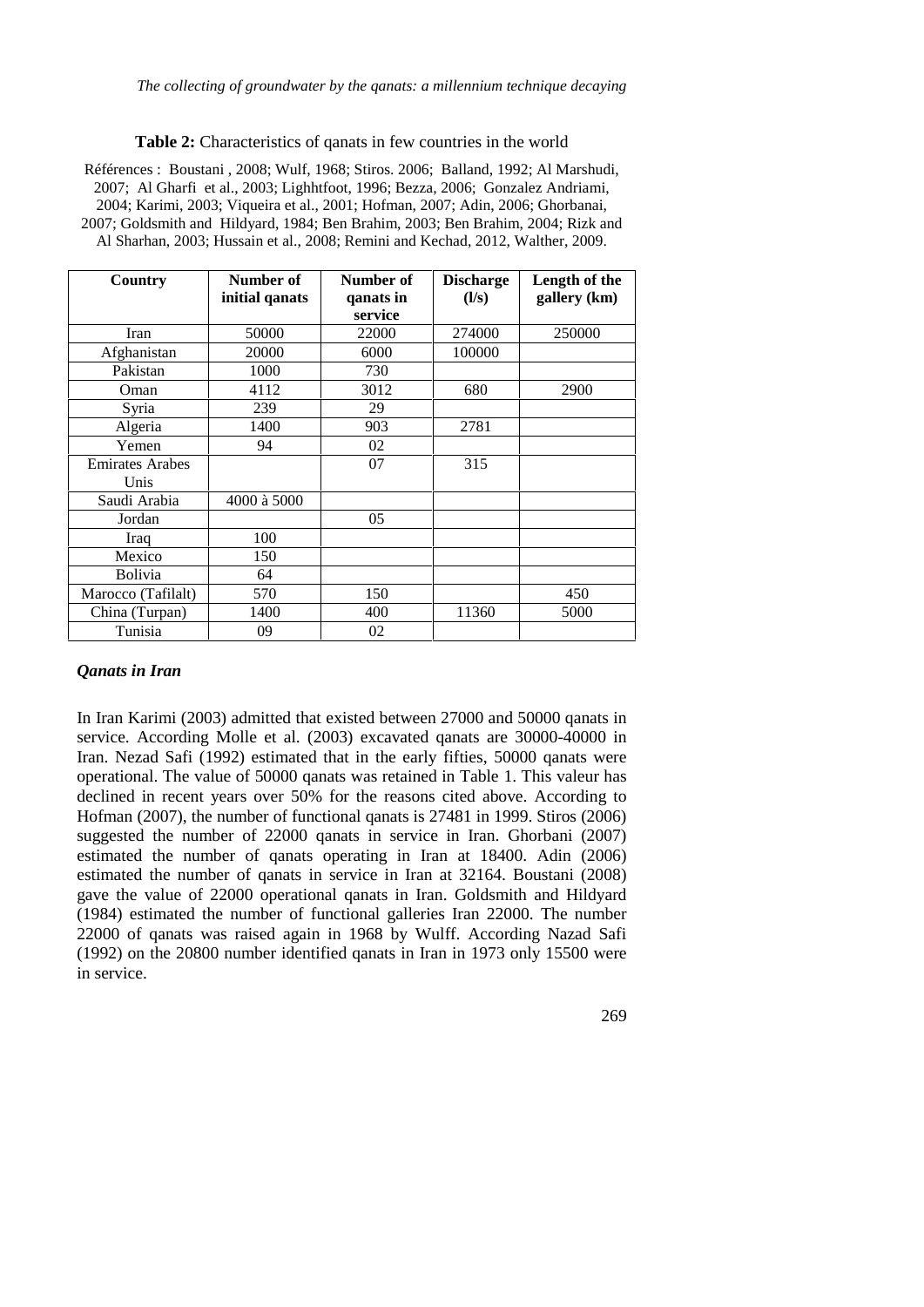### *The Karez in Afghanistan*

The number of karez in Afghanistan is much lower than the qanats of Iran. This is how Afghanistan had initially 20000 karez according Heard Bej and Colin de Verdure (1999) advanced the number of 20000. That figure is much larger than those provided by other sources. Bezza (2006) gives the number 6500 karez for irrigation of 168000 hectares of gardens. This valeur was revised downward in 1967, since according to Balland (1992) 6000 karez were identified to irrigate 162000 hectares. According to Hussain (2008), Afghanistan had 6741 karez and irrigating 163000 hectares in the south and southwestern of Afghanistan. According to the same author, in recent years, 60-70% of total karez are off, about.

# *The karez of Pakistan*

In Pakistan, galleries are called karez. They have been for the last 2500 years an integral part of the agricultural landscape of the province of Baluchiston of Pakistan (Rahmani, 1981) According to the same author, karez in Pakistan was introduced from Afghanistan and not Iran. According Fazle Karim Khan and Nawaz (1995), the number of karez in service in the region of Balusciston exceeds 400. In 2008, Hussain brings more accuracy based on the report of Chaudhry (2002), the province of Balusciston had 1000 464 karez which have an appreciable discharge, 226 drain low discharge and 270 are dry.

# *Aflajs of Oman*

Despite the drop in discharge of Aflajs, they still constitute an effective means of irrigation in the Sultanate of Oman. In Arabia, 11000 Aflajs were dug. About 4000 Aflajs were dug in the Sultanate of Oman (Bezza, 2006). According to Al Murshudi (2007) and Al Gharfi et al. (2003), 4112 Aflajs were dug and remains today 3017 Aflajs in service in regions: Muscat, Al Batimah, Al Dhahira, Ad Dhakhiya and Ascharquia of Sultanate of Oman (Table 1.2).

### *The Aflajs of Arab Emirates United*

As Oman, galleries are called Aflajs. The discharge provided by the Aflajs be 630 l/s (Rizk and Al Sharhan, 2003). We do not have information on the number of Aflajs dug in the Emirates. It is certain that Aflajs of Emirates are significantly lower than those of the Sultanate of Oman. According Heard Bej and Colin de Verdure (1999), the oases of El Ain are powered by 7 Alajs still operating with discharge of 315 l/s.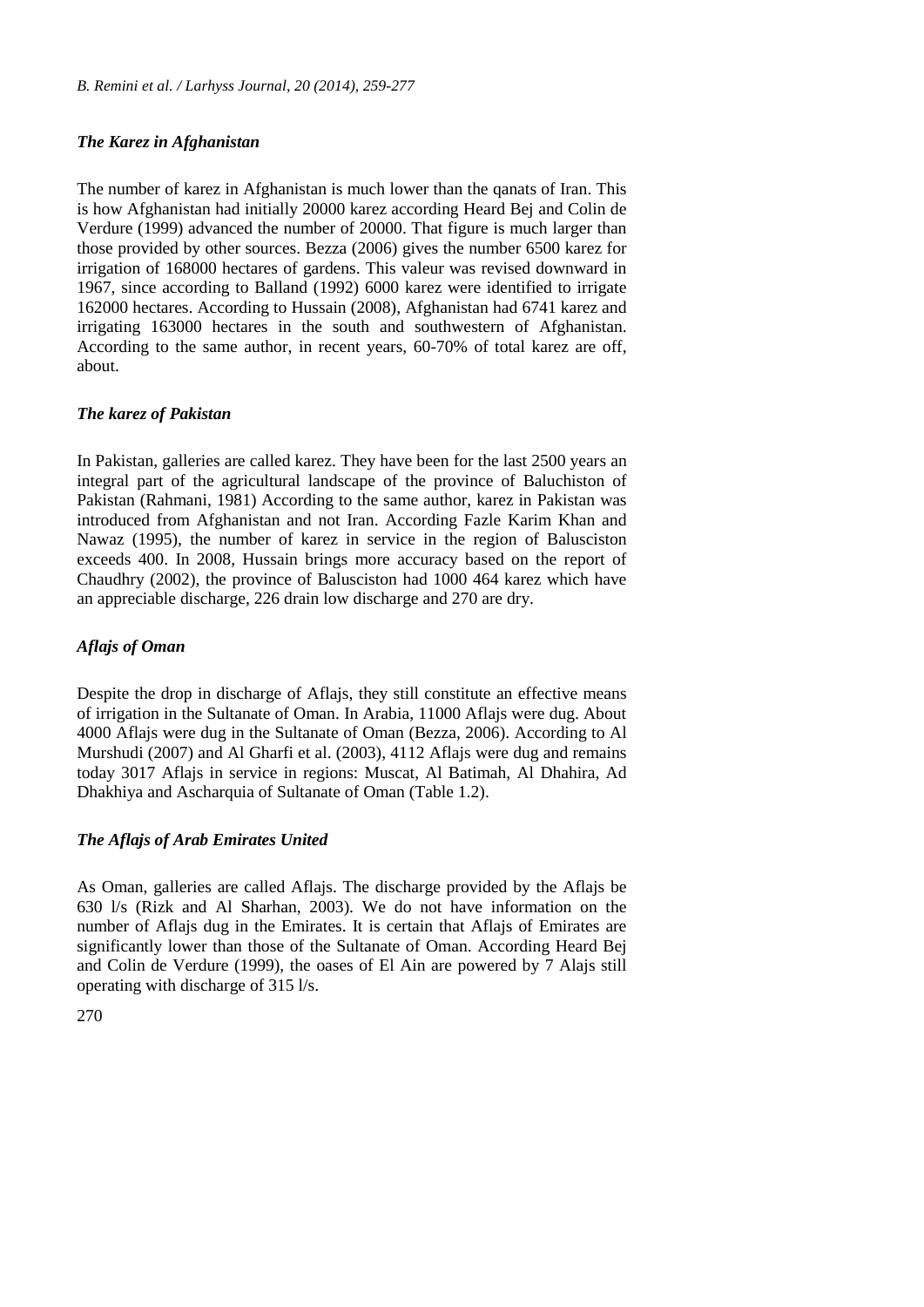#### *The Auyouns of Saudi Arabia*

Saudi Arabia had between 4000 and 5000 auyounes wish functioned for 1250 years (Hussain, 2008). Today, the exact number of operating auyounes remains unknown. However, the Ain the best known in the kingdom is the Ain of Zubaida, located east of Mekka Moukarama. With a length of over 27 km, equipped with 130 of ventilation shaft, it was operational until 1974 at discharge of 450 l/s.

#### *The Khettaras of Morocco*

There is not an exact number of khettaras throughout the Moroccan territory. Khettaras exist in regions Tafilalat and Marrakech. Several studies have been conducted on khettaras of Tafilalet area. According to Ben Brahim (2003), about 570 khettaras dug in the Tafilalet region, 250 khettaras were operational in 1997 and only 150 in 2000.

#### *Foggaras in Algeria*

Several studies have been conducted on the role of regions in foggaras of Touat, Gourara and Tidikelt in southwest Algeria. The initial number of foggaras dug in the Touat, Gourara and Tidikelet would 1400. Three surveys were conducted for 50 years; it is the 1963, 1973 and 1993. This was done by National Agency of Hydraulic Resources (NAHR) gave the number of 903 functional foggaras.

#### *Foggaras in Tunisia*

Under the project "Foggara, inventory and valuation of the technique of galleries in the Sahara and Europe", resulting the INCO MED program, a team of the Institute of Arid Regions in Tunisia has been reported 9 foggaras in Tunisia. Only the foggara of Oum Ejdour (Kasserine) which is in service. Depending on the region, galleries in Tunisia carry the following name: foggaras, Mkoula, Ain, and Guenria Khriga. We have no information about the flow, the length of the galleries and the initial number of foggaras.

### *Qanats Romani of Syria*

According to Lightfoot (1996), about 239 qanats inventoried, only 29 have remained operational. This number was confirmed by Bezza (2006), as he felt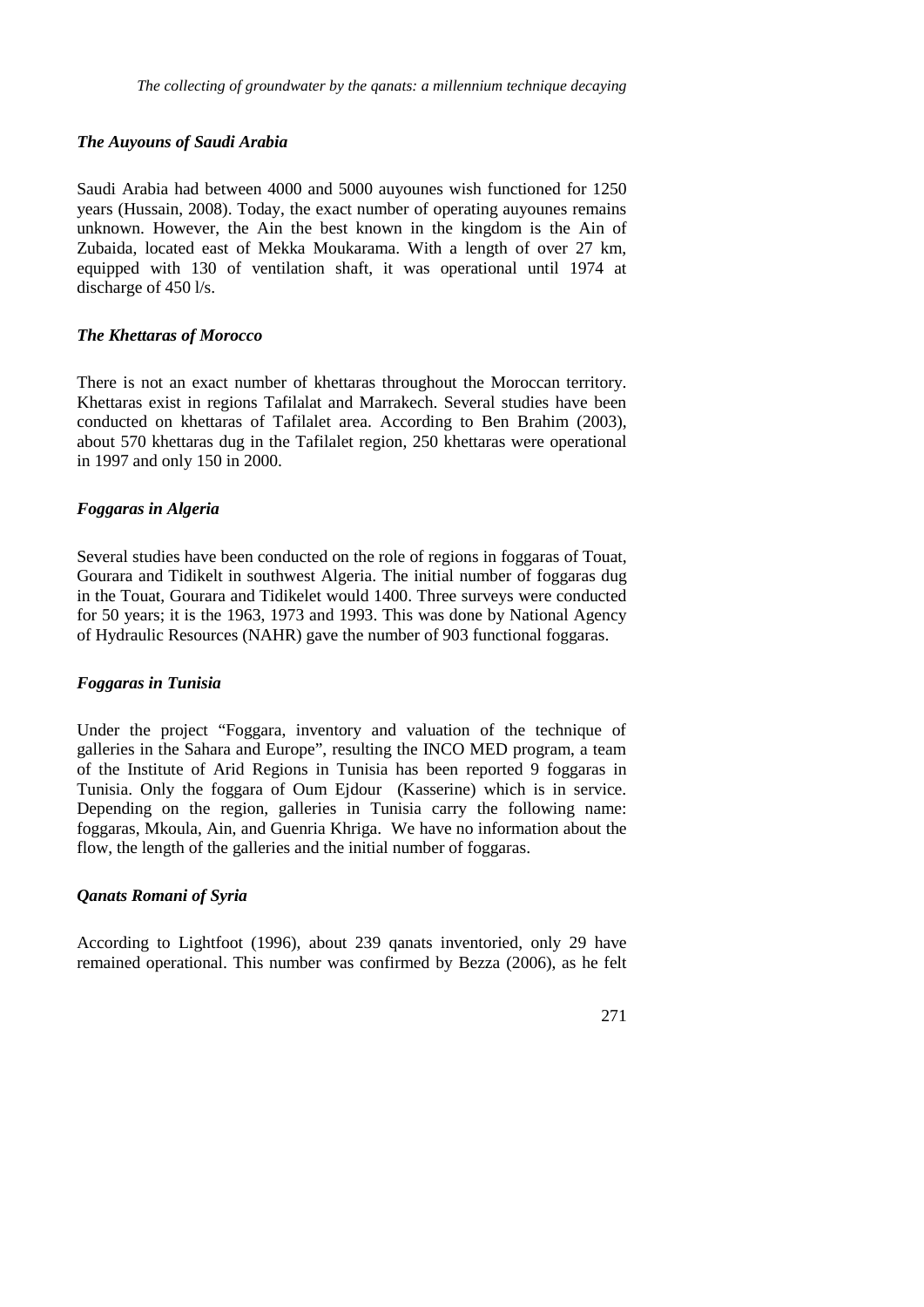the qanats romani in service in Syria to 12% of the initial number equal to 239. The operational galleries, they are at number of 30 (Wessels et al. 2003).

### *The Aflajs of Jordan*

According to Lightfoot, on 32 Aflajs inventoried in Jordan, only 5 are operational. Bezza (2006) refers to the number 8 Aflajs in service which irrigate an area of 600 hectares.

### *Qanats of Yemen*

According to Lightfoot (2001), in eastern Yemen, about the 77 qanats dug, 23 qanats are still operational. In western countries, of the 17 qanats dug, 11 qanats in operation until 1960. In the plain of Sana'a, 9 qanats remained in operation until 1970. Today there is only two qanats in service.

# *The kanerjing of China*

Xinjiang had 1400 kanerjing (Rizk and Al Sharhani, 2003). Balland (1992) mentioned the number of 984 kanerjing of length of 5000 km and discharge of 11360 l/s are inventoried in the Xinjiang region. Hussain (2008) estimated the number of 1000 qanats. According to the same author, the number of kanerjing in the region of Xinjiang would be 1784. Currently, the oases of Turfan in Xinjiang region are powered by 400 qanats in service (Rizk and Al Sharhani, 2003). As for Hussain (2008), the number of qanats in service would rather 617. Note that oases of Turfan are considered the largest production area Raisin in the world.

# *Qanats of Mexico*

Viqueira et al. (2001) refers to the number of 150 galleries inventoried. We do not have information on the number of operational qanats.

# *Qanats of Bolivia*

According Andriami Gonzalez (2004), Bolivia had 64 galleries. No information on the number of qanats in service.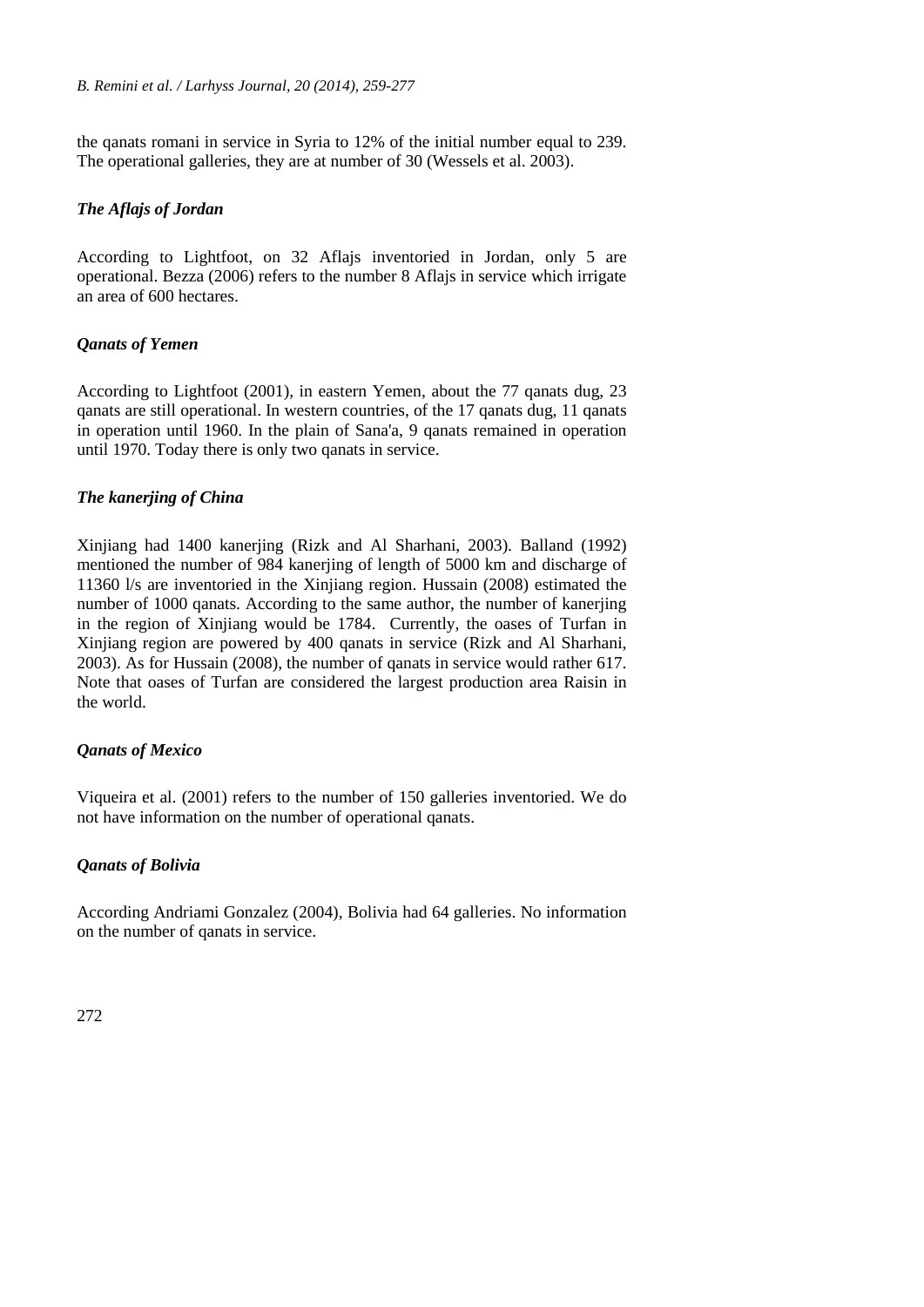#### **Problems of degradation of qanats in the world**

Technical, environmental and socio-economic problems have contributed to the abandonment of several qanats in worldwide. This is the contribution of drilling and motor pumps in the oases that favored the decline of qanats. Periodical maintenance of the qanats which require considerable effort and low discharge of qanats were compensated by the simplicity of modern techniques and the importance of their discharge of water. Repeated droughts in these regions over the last 30 years have dramatically reduced the discharge of these of qanats. The socio-economic problems, such as the rural exodus, the population migration to large cities and heritage facilitated the decline of these traditional techniques. It should be noted that many farmers currently use modern techniques preferring individual irrigation with a high volume of water. This has created adverse consequences by promoting individualism at the expense of the collective. Wastage of water has prevailed on saving water. This generated upwelling in some places and the depletion of ground water in other places. In addition to difficulties of payment of the invoice is often expensive electricity, the farmer abandoned his garden.

#### **CONCLUSION**

As we mentioned earlier in this article, the technical of qanats under different names has been practiced in more than fifty countries of arid and semi-arid. From Iranian origin and old over 3000 years origin, qanat joining the social and technical was considered the most effective method of water catchment until the appearance of motor pumps and boreholes.

If today, draining galleries yet compete with modern techniques to capture in a dozen countries, against, they are completely abandoned in more than 40 countries. As estimated, the number of operational qanats today is around 30000 in the world that remains far from the initial number difficult to estimate. Iran alone had between 40000 and 50000 qanats.

#### **REFERENCES**

- AL MARSHUDI A.S. (2007). The Falaj Irrigation System and water allocation markets in northern Oman, Agricultural water Managment, n° 91, 71-77.
- ARRUS R. (1985). Water Algeria imperialism development (1830-1962), Office of University Publications Algiers, Presses Universitaires de Grenoble, 388p.
- AL GHARFI A., NORMAN W.R., INOUE T., NAGASAWA T. (2000). Traditional Irrigation scheduling in Aflaj irrigation systems of Oman. Case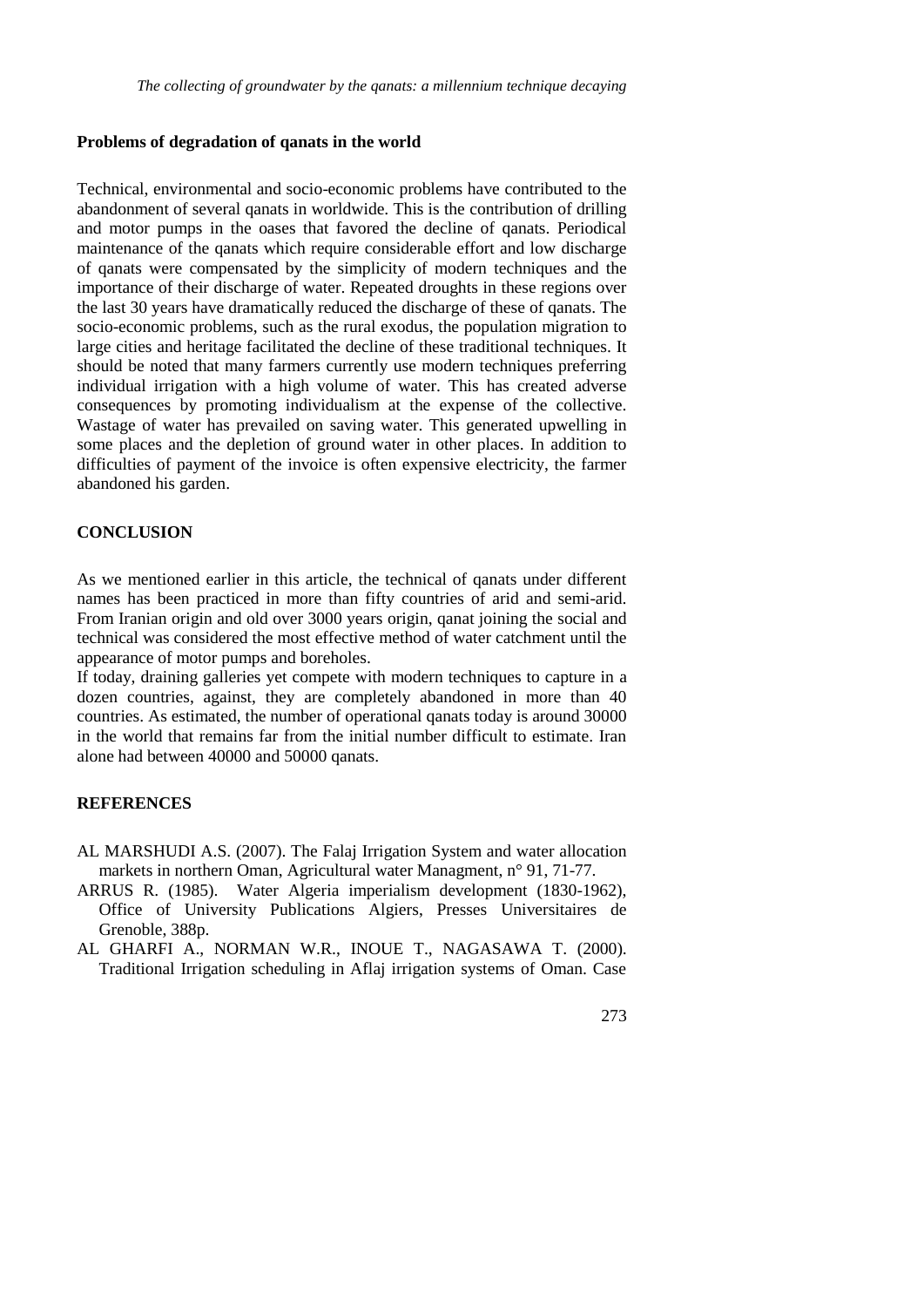study of Falj Al Hageer northen Oman, Proceedings of the First international symposium on Qanat*,* Vol. VI, Yazd (Iran), May, 8-11, 37-42.

- ADIN S. (2006). Qanat a unique groundwater management tool in arid regions : the case of Bam region in Iran, International symposium groundwater sustainability.
- AL SULAIMANI Z.B., HELMI T., NASH H. (2007). The social importance and cotinuity of falj use in northen Oman, International History Seminar on Irrigation and drainage, Teheran, Iran, May, 2-5.
- ABOUEI R. (2006). Conservation of badgires and qanats in Yazd central, Iran, The 23th conference en passive and low Energy Architecture, Geneve, Switzerland, 6-8 September.
- BAALI E., AZOUGGAGH M., AHL RCHID O. (2002). Water pumpumg for irrigation in southern Moroccan oasis, International Research on food security natural resource Management and rural development, Kassal- Witzenhausen, 9-11 octobre.
- BANKS D., SOLDAL O. (2002). Towards a policy for sustainable use of groundwater by non gouvernmental organisations in Afghanistan. Hydogeology journal, n°10, 377-392.
- BALLAND D. (1992). Hidden waters, publications Department of Geography, University of South Paris.
- BEN BRAHIM M. (2003). Khettaras of Tafilat: past, present and future, International Communication Frontnus-symposium, 2-5 October, Walferdange, Luxembourg.
- BEN BRAHIM M. (2004). Traditional Irrigation and sociocultural built in Tafilalt oasis, II International Congress "oasis and sustainable tourism ».
- BEAUMONT P. (1989). "The qanat: a means of water provision from groundwater sources" In Beaumont, P., Bonine, M. & K. McLachlan Editions, Qanat, Kariz and Khettara, , Wisbech, Menas Press, 13-31.
- BEZZA M. (2006). Overview of the history of water resources and irrigation management in the near east region, 1st IWA international symposium on inter and wasterwater technologies in ancient civilization, Iraklio, Greece, 28-30, October.
- BISON J. (1990). Permanence of a peasantry in the Algerian Sahara: the example of the confines of Grand Erg Occidental, Mediterranean options, Series A/n<sup>o</sup>11, The oasis agricultural systems, 289-298.
- BOUSTANI F. (2008). Sustainable water utilization in arid region of Iran by qanats, Proceeding of world academy of science engineering and technology, Vol. 33, September, 213-216.
- BRIANT P. (2001). Irrigation and drainage in ancient qanats and underground pipelines in Iran, Egypt and Greece, Editions Thotm, Paris (Persika2), 190p.
- CLOUET Y., DOLLÉ V. (1998). Aridity, oasis and small production, hydraulic requirements and social vulnerability: an approach based on spatial analysis and socio-economic, Revue Sécheresse, Vol. 9, n°2, 83-94.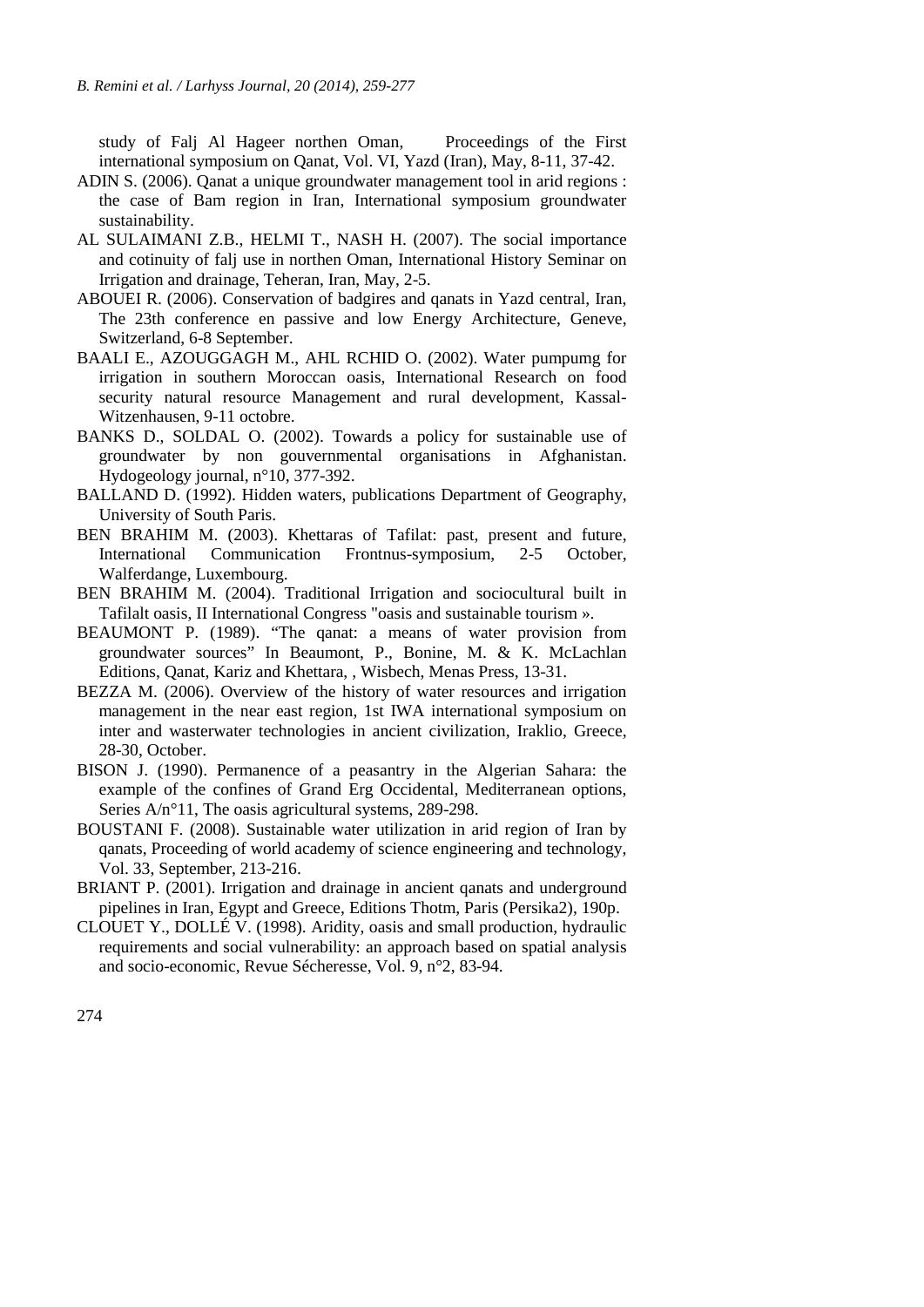- CRISTINI A., LANGLAIS S. (2004). The qanat: a capture device ancestral, H<sub>2</sub>O, n° 46, 10-11.
- CENTRE FOR SUSTAINABLE DEVELOPMENT (CENESTA). (2003). Qanat Irrigation systems : an ancient water distribution system allowing specilised and diverse cropping in desert regions of Iran, Report proposal for a candidate site of globally important ingenious agricultural system (GIAHS), 21 p.
- DOLLE V. (1998). Agriculture oasis, a long history, what future? Revue Secheresse, Vol. 9, n°2, 81-82.
- DIGARD J.P., BRIANT P. (2001). Irrigation and drainage in ancient qanats and underground pipelines in Iran, Egypt and Greece, Editions Thotm (Paris), 190 p.
- GHORBANI B. (2007). Aglance at historical Qanats in Iran with an emphasis on Vazvan Qanat in Isfahan, International History seminar on irrigation and drainage, Teheran, Iran, May 2-5.
- GOLDSMITH E., HILDYARD N. (1984). The Qanat of Iran. The social and environmental-Effects of large dams, chapter 21, Vol.1, overview, wedebridge ecological centre worthyvale Manor camelford, Cornwall PL32 9TT,UK.
- GOBLOT H. (1963). In ancient Iran, the techniques of water and great story, annal, Vol. 18, n° 3, 499-520.
- Goblot H. (1979). Qanats: a technique acquisition of water, Paris , Mouton, 231 p.
- GONZALEZ ANDRICANI C., BAZURCO M. (2004). Local knowledge and water management systems in Audean communities, Galeries filtrantes in souther potosi, Bolivia, La Paz, December, 1-7.
- GUILLERMOU Y. (1993). Survival and social order in the Sahara, The oases of Touat-Gourara-Tidikelt in Algeria. Cah. Sci. Hum., Vol. 29, n°1, 121-138.
- HOFMAN (2007). Traditional water management by qanat in Iran is compatible with the concept of IWRM, Technical synthesis, Engref center of Montpellier, February, 17p.
- HUSSAIN I., SIRAJ ABU RIZAIZA O., HABIB MOHAMED AA., ASHFAQ M. (2008). Révitalizing a traditional dryland water supply system, The karezes in Afghanistan, Iran, Pakistan an the Knigdom of Saudi Arabia, Water International, Vol. 33, n°3, 333-349.
- KARIMI S. (2003). Qanat as the symbol of the native Iranians in water harvesting from groundwater resources, 3rd IWHA conference, 11-14 December, Alexandria, Egypt.
- KOBORI I. (1980). Qanawat Romani of Taibe Oasis, Tokyo, University of Tokyo, Department of Geography, 98p.
- KOBORI I. (1982). Case studies of foggara oases in the Algerian Sahara and Syria, Tokyo, Tokyo University, Department of Geography, report n° 2, 45p.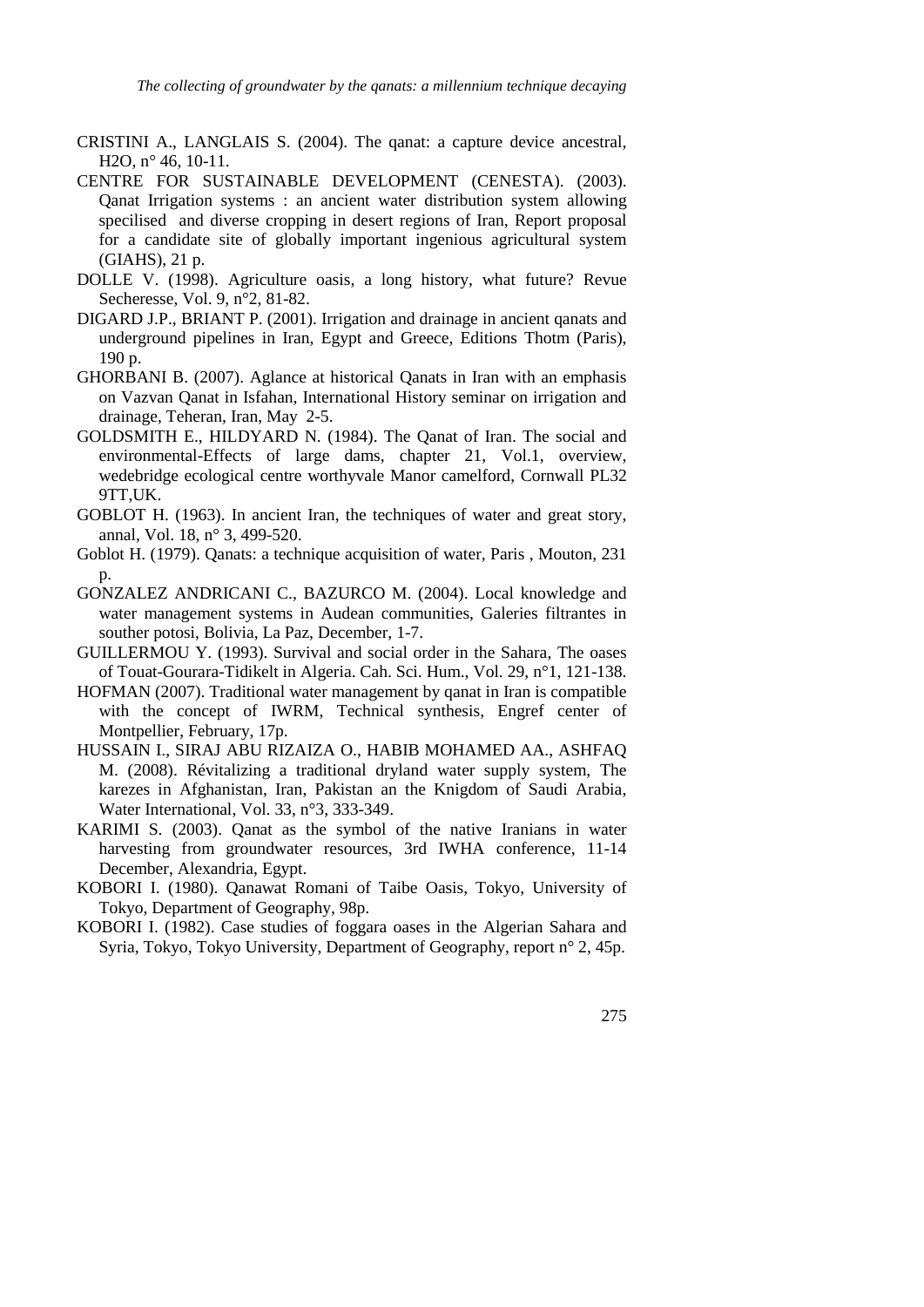- KOBORI I. (1990). Qanats in Syria, In Geyer, B. (Ed.), Techniques and Practices in Hydro-Agricultural Traditional Irrigate Area, Vol.2, Paris, Librairie Orientalist Paul Geuthner, 321–328.
- KOBORI I., TAKAHASI Y., KAWANO S. (1980). The water system of Taibe Oasis, In Kobori, I. (Ed), Qanawat Romani of Taibe Oasis, Tokyo, University of Tokyo, Department of Geography, 53–82.
- L'HOTE Y. (1990). History of the concept of the water cycle and the first hydrological measurements in Europe, Continental hydrology, Vol. 5, n°1, 13-27.
- LIGHHTFOOT D.K. (1996). Moroccan Khettara : traditional Irrigation and progressive Desiccation, Geoforum, Vol.27, n°2, 261-273.
- LIGHTFOOT D.R. (1997). Jordanian Qanat Romani : qanats in the Levant : hydraulic Technology at the periphery of early empires, Technology and culture Vol.38, n°2, 432-451.
- LIGHTFOOT D.R. (2001). Traditional Wells as phreatic barometers : a view from qanats and tabe wells in developing arid lands, Water security in the 21th century.
- LYNN TEO S., AZZI R. (1992). Oman's unforiling springs, Revue Saudi Aramieg world, Vol. 43, n°6, 26-31.
- OLIEL J. (1994). Foggaras: an original irrigation system, Jews in the Sahara, Twat in the Middle Ages, CNRS History, 188p.
- PIERRE J.L. (2001). Mountain men and semi arid environment: the example of the economy of the palm Tinerir, Newsletter of history teachers and Geography of the Academy of Reims, n° 25, 3p.
- REMINI B., KECHAD R. (2012). The foggara in the Arab world, Journal of Geographia Technica, n°1, 1-7.
- RIZK Z.S., AL SHARHAN S.A. (2003). Water resources in the United Arab Emirates, Water Resources perspectives: evaluations, Mangement and policy, Vol. 50, 245-264.
- SALIH A. (2006). Qanats a unique Groundwater management too in arid regions : the case of Bam region in Iran International symposium on Groundwater sustainability (ISGWAS), Proceeding, 79-87.
- SIMARSKI L.T. (1992). Qanat's unfailing springs, Revue Aramco word, Vol. 43, n°6, 26-31
- STIROS S.C. (2006). Accurate measurements with primitive instruments: the "paradox" in the qanat design, Journal of Archaeological Science, n°33, 1058-1064.
- VIQUEIRA J.P., PIMENTEL EQUIHUA J.L., RODRIGUEZ M.S. (2001). Tecnicas hidraulicas in Mexico paralelismas con el Viejo Mundo : II Galerias Filtrantes (Qanati). XIII Economic History congress, Huesca, Espana, 24, 25 and October 26.
- WATTMANN M., GONON T., THIERS C. (2000). The qanats of Ayn Manan in Kharga oasis, Egypt, Journal of Archaemenid and researches, n°1, 8 p.
- WALTHER C. (2009). Qanat of Irak, Reviving traditional knowledge for